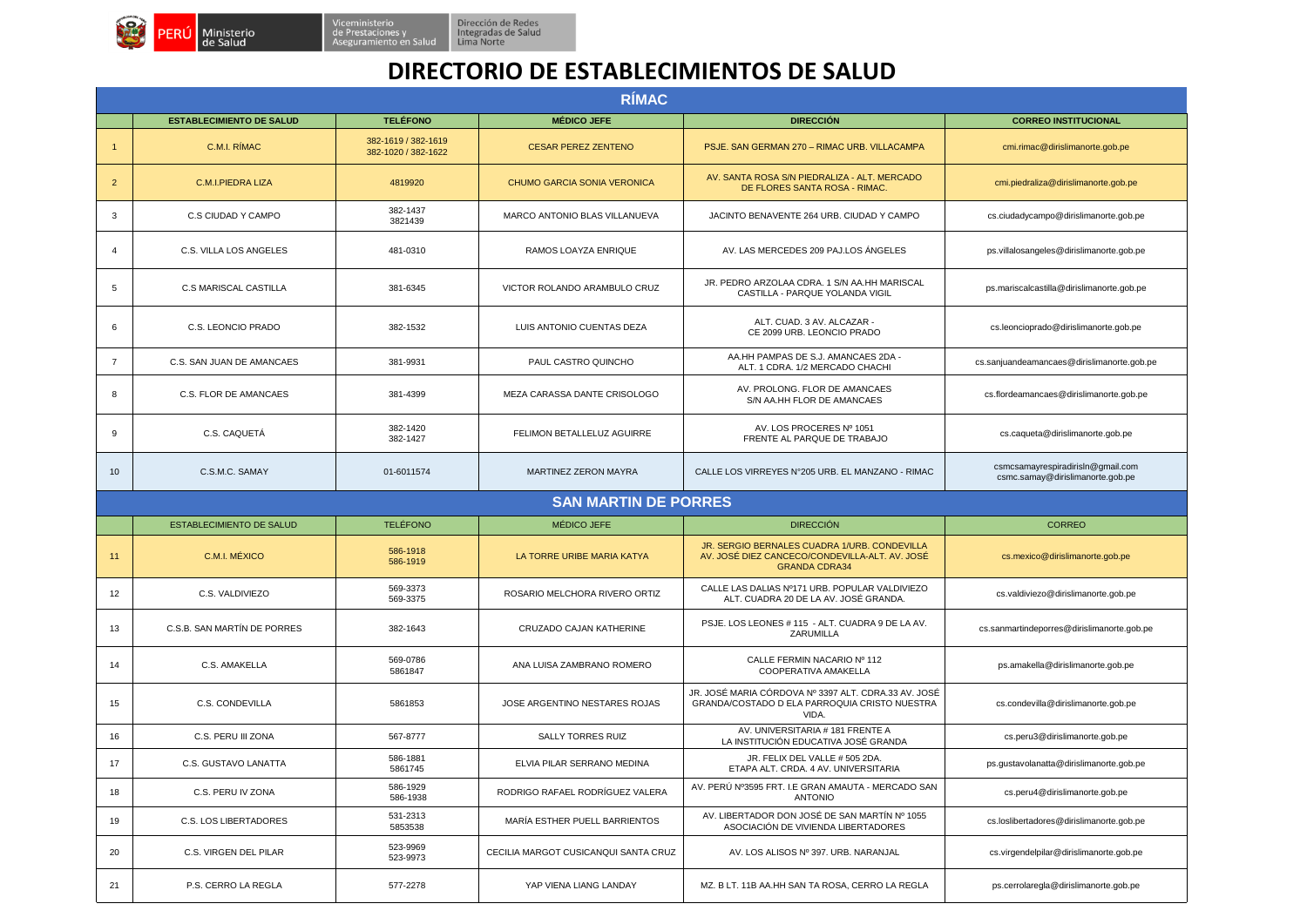| 22 | C.S. SAN JUAN DE SALINAS                                        | 575-4499                                                              | JENNY ELIZABETH PIO SANDOVAL       | CALLE LAS TURQUESAS PASAJE Nº 8 ASOC. ROSARIO DEL<br>NORTE. ALTURA DE LA CDRA. 16 DE LA AV. LOS ALIZOS -<br>ALTURA DEL CRUCE DE LAS AVENIDAS ALIZOS CON<br><b>HUANDOY</b> | cs.sanjuandesalinas@dirislimanorte.gobpe       |  |  |
|----|-----------------------------------------------------------------|-----------------------------------------------------------------------|------------------------------------|---------------------------------------------------------------------------------------------------------------------------------------------------------------------------|------------------------------------------------|--|--|
| 23 | C.S. MESA REDONDA                                               | 533-7976                                                              | AUGUSTO GUERRA CERVANTES           | JR. SANCHEZ CERRO S/N URB. MESA REDONDA ENTRE<br>PANAM. NORTE Y AV. TÚPAC AMARU                                                                                           | ps.mesaredonda@dirislimanorte.gob.pe           |  |  |
| 24 | C.S. EX FUNDO NARANJAL                                          | 529-8143                                                              | JULISSA CABALLERO AMADO            | JR. JIRCAN Nº 604 COOPERATIVA<br>EX-HACIENDA NARANJAL - Alt. MERCADO TANTAMAYO                                                                                            | ps.exfundonaranjal@dirislimanorte.gob.pe       |  |  |
| 25 | P.S. CERRO CANDELA                                              | 628-2538                                                              | LIZBETH CARMIN BUSTAMANTE CARBAJAL | MZ. B1 LT 9 AA.HH CERRO CANDELA - ALT. COLEGIO 2028.                                                                                                                      | ps.cerrocandela@dirislimanorte.gob.pe          |  |  |
| 26 | C.S. INFANTAS                                                   | 536-2726<br>536-2902                                                  | JACK MARIACA HUANZO                | AV. 25 DE ENERO CALLE SANTA MARINA Nº 107 - URB. SAN<br>MARTÍN/CDRA. 64 AV. ALFREDO MENDIOLA-PANAMERICANA<br><b>NORTE</b>                                                 | cs.infantas@dirislimanorte.gob.pe              |  |  |
| 27 | CENTRO DE SALUD MENTAL COMUNITARIO<br><b>JOSEPH GERARD RUYS</b> | 01-6805683                                                            | GIRALDO PARDAVE CHRISTIAN RENAN    | MANZANA H LOTE 9, ASENTAMIENTO HUMANO NUEVA<br>JERUSALÉN DEL PARAÍSO<br>- SAN MARTÍN DE PORRES                                                                            | csmc.josephgerardruys@dirislimanorte.gob.pe    |  |  |
|    |                                                                 |                                                                       | <b>LOS OLIVOS</b>                  |                                                                                                                                                                           |                                                |  |  |
|    | <b>ESTABLECIMIENTO DE SALUD</b>                                 | <b>TELÉFONO</b>                                                       | MÉDICO JEFE                        | <b>DIRECCIÓN</b>                                                                                                                                                          | <b>CORREO</b>                                  |  |  |
| 28 | C.S. CARLOS CUETO FERNANDINI                                    | Jefat: 485-7633<br>Adminis: 521-9194                                  | SANDRA MILAGROS OSORIO SAN MARTIN  | AV. LAS PALMERAS S/N ALT. CDRA. 43<br>ENTRE CLLE, ELVIRA GARCIA Y G. Y ALAMEDA                                                                                            | cs.carloscuetofernandini@dirislimanorte.gob.pe |  |  |
| 29 | C.S. VILLA DEL NORTE                                            | Jefat: 529-8907<br>SIS:529-8906                                       | JOSEPH ADEMIR QUIROZ RABANAL       | AV. CHILLON S/N - ALT. DE LA PARROQUIA DE LA<br>RECONCILIACION, COSTADO DEL MERCADFO VILLA DEL<br>NORTE.                                                                  | cs.villadelnorte@dirislimanorte.gob.pe         |  |  |
| 30 | C.S.B. LOS OLIVOS                                               | Jefat: 485-7631<br>SIS:523-9959                                       | FUENTES RIVERA VALLEJO EDA ROSIO   | AV. STA. CRUZ DE PACHACUTEC CDRA. 2 URB.<br>PANAMERICANA NORTE                                                                                                            | cs.losolivos@dirislimanorte.gob.pe             |  |  |
| 31 | C.S. PRIMAVERA                                                  | SIS:532-8445<br>Pers: 532-8435                                        | ADRIANA MERCEDES LOZANO SUING      | MZ F - LT 11 URB PRIMAVERA - ALT. CDRA 12 AV. TOMAS<br>VALLE.                                                                                                             | cs.primavera@dirislimanorte.gob.pe             |  |  |
| 32 | C.S. LAURA CALLER                                               | Jefat: 527-2598<br>Vigil: 527-2541                                    | DALLANA VICTORIA CASTRO QUEVEDO    | MZ 10 LT. S/N. AA. HH LAURA CALLE ZONA 5 - ALT.<br>ESPALDA DE LA COMISARIA LAURA CALLER                                                                                   | cs.lauracaller@dirislimanorte.gob.pe           |  |  |
| 33 | C.S. SAN MARTIN DE PORRES<br>CONFRATERNIDAD                     | Jefat: 544-4536                                                       | JIULISSA MAGALLY OBREGON ANDAGUA   | AV. BETANCUR MZ 143 PARQUE DE LA BANDERA                                                                                                                                  | ps.sanmartindeporres@dirislimanorte.gob.pe     |  |  |
| 34 | C.S. ENRIQUE MILLA OCHOA                                        | Jefat: 544-4867<br>Adminis: 544-4868                                  | ALICIA VICENTA VIGO ALEGRIA        | AA.HH. ENRIQUE M. OCHOA CTE. 8 MZ. FRENTE AL<br>COMPLEJO DEPORTIVO                                                                                                        | ps.enriquemillaochoa@dirilimanorte.gob.pe      |  |  |
| 35 | C.M.I. JUAN PABLO II                                            | Jefat: 529-8900<br>Adminis: 528-1064<br>SIS:529-8901<br>Obst:529-8899 | JUDITH ROSSANA CACHAY SILVA        | CALLE 28 S/N AAHH. JUAN PABLO II - LOS OLIVOS                                                                                                                             | cmi.juanpablo2@dirislimanorte.gob.pe           |  |  |
| 36 | C.S. LOS OLIVOS DE PRO                                          | Jefat: 529-8363<br>SIS:529-8364                                       | RUTH FLORES ESCOBAR                | AA. HH. LOS OLIVOS DE PRO (LOCAL COMUNAL) COMPLEJO<br>EDUC. ALBERTO FUJIMORI C.E. 2024                                                                                    | ps.losolivosdepro@dirislimanorte.gob.pe        |  |  |
| 37 | C.S. SAGRADO CORAZÓN DE JESÚS                                   | Jefat: 523-9957<br>Adminis: 523-9958                                  | PATRICIA FIORELA SANTIAGO BRAUL    | AA.HH CUETO FERNANDINI<br>ALT. CDRA. 9 AV. LOS ALISOS                                                                                                                     | cs.sagradocorazondejesus@dirislimanorte.gob.pe |  |  |
| 38 | P.S. RÍO SANTA                                                  | Jefat: 544-3060<br>Adminis: 549-4602                                  | FANNY ESTHER BOCANEGRA MUÑOZ       | ASOC. VIV. RIO SANTA CALLE 11 - ALT. MERCADO AGRARIO                                                                                                                      | ps.riosanta@dirislimanorte.gob.pe              |  |  |
| 39 | CSMC ILLARIMUN ( Amanecer)                                      | 01-7656459                                                            | SANCHEZ MIRANDA LUIS ALBERTO       | AV. NARANJAL 1379. LOS OLIVOS                                                                                                                                             | csmc.illarimun@dirislimanorte.gob.pe           |  |  |
|    | <b>INDEPENDENCIA</b>                                            |                                                                       |                                    |                                                                                                                                                                           |                                                |  |  |
|    | <b>ESTABLECIMIENTO DE SALUD</b>                                 | <b>TELÉFONO</b>                                                       | <b>MÉDICO JEFE</b>                 | <b>DIRECCIÓN</b>                                                                                                                                                          | <b>CORREO</b>                                  |  |  |
| 40 | <b>CMI. TAHUANTINSUYO</b><br><b>BAJO</b>                        | 5260459 (Central)<br>5261100 (Central)                                | ROLANDO CORNEJO VEGA CARLOS        | AV.CHINCHAYSUYO CDRA. 4.S/N. INDEPENDENCIA.<br>(CRUCE AV. TUPAC AMARU CON AV.CHINCHAYSUYO).<br><b>INGRESO POR PARADERO</b><br>"ESTABLO" EN LA AV. TUPAC AMARU.            | cmi.tahuantinsuyobajo@dirislimanorte.gob.pe    |  |  |
| 41 | C.S.TAHUANT. ALTO                                               | 5263956 (SIS)<br>5267992 (SIS)<br>5268002 (Adm)                       | ANGELICA ELVIRA HUAMAN EVARISTO    | JR.HERMANOS AYAR CUADRA 2 S/N. IV ZONA DE<br>TAHUANTINSUYO. INDEPENDENCIA. INGRESO<br>POR EL PARADERO "ESTABLO" EN AV. TUPAC<br>AMARU.                                    | cs.tahuantinsuyoalto@dirislimanorte.gob.pe     |  |  |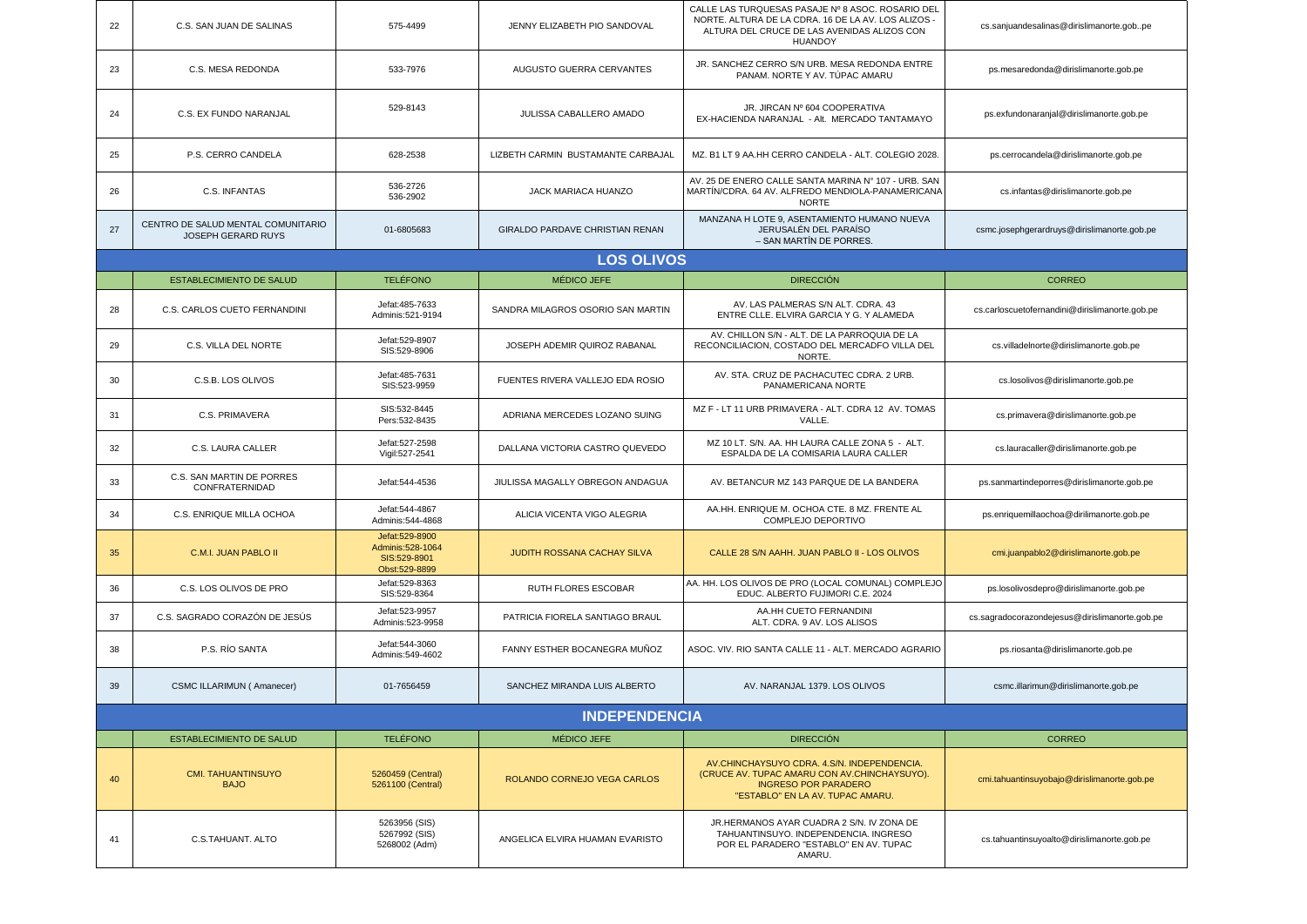| 42 | C.S. TUPAC AMARU                | 5260465 (Vig)<br>5268029 (SIS)<br>5268033 (SIS)         | RICHARD NAVARRO GUTARRA                            | JR. CAJAMARCA CUADRA 2 S/N. URB.PAYET.<br>INDEPENDENCIA. (CRUCE DE JR.CAJABAMBA CON<br>AV.PAYET/ ALTURA DE LA INSTITUCIÓN EDUCATIVA<br>CONDORCANQUI). INGRESO POR EL<br>PARADERO "ESTABLO" EN AV. TUPAC AMARU | cs.tupacamaru@dirislimanorte.gob.pe             |
|----|---------------------------------|---------------------------------------------------------|----------------------------------------------------|---------------------------------------------------------------------------------------------------------------------------------------------------------------------------------------------------------------|-------------------------------------------------|
| 43 | C.S. ERMITAÑO BAJO              | 7194093 (Jefatura)<br>7194094 (Personal)                | ERIK ORLANDO CRUZ MAMANI                           | AV. LOS PINOS CUADRA 1. INDEPENDENCIA. (COSTADO DEL<br>MUNICIPIO DE INDEPENDENCIA)<br>INGRESO POR EL PARADERO "MUNICIPIO INDEPENDENCIA"                                                                       | cs.ermitañobajo@dirislimanorte.gob.pe           |
| 44 | C.S.ERMITAÑO ALTO               | 5222582 (Jef)                                           | EDITH AMELIA CABALLERO CAMONES                     | AV. LOS JAZMINES S/N CUADRA 5 - AA.HH. ERMITAÑO ALTO.<br>INDEPENDENCIA. (ALT. PARADERO 08 DE ERMITAÑO ALTO)<br>INGRESO POR EL CRUCE DE LA AV. TÚPAC AMARU CON LA<br>AV. LOS JAZMINES.                         | cs.ermitañoalto@dirislimanorte.gob.pe           |
| 45 | P.S. JOSE OLAYA                 | 5507215 (Est-Pers)                                      | JACQUELINE ORRILLO VIACAVA                         | AV. CUATRO DE NOVIEMBRE CDRA.3 S/N PUEBLO JOVEN<br>JOSE OLAYA - PAYET ALTO. INDEPENDENCIA. (ALT.<br>PARROQUIA SAN COLUMBANO Y PARADERO DE LA EMP.<br>TRANSPORTE S-3).                                         | ps.joseolaya@dirislimanorte.gob.pe              |
| 46 | P.S. LAS AMERICAS               | 5263393 (Med)<br>5269638 (Farm)                         | ZOILA ESTHER TOSCANO MENESES                       | JR COLLASUYO CDRA2 S/N 1ra ZONA DE TAHUANTINSUYO.<br>INDEPENDENCIA ALT. KM 04 T. AMARU · INGRESO POR EL<br><b>GRIFO TUPAC AMARU</b>                                                                           | ps.lasamericas@dirislimanorte.gob.pe            |
| 47 | P.S. EL CARMEN                  | 3817299 (Adm)                                           | MARINO HERMES ESCALANTE ESPINOZA                   | AV.25 DE DICIEMBRE CDRA.2 S/N AA.HH. VILLA EL CARMEN.<br><b>INDEPENDENCIA</b><br>-- INGRESO ALT. PUERTA 6 DE LA UNI.                                                                                          | ps.elcarmen@dirislimanorte.gob.pe               |
| 48 | P.S. LOS QUECHUAS               | 5218760 (Adm)                                           | MEKE LEODORO CUYOTUPAC VELIZ                       | JR. LOS QUECHUAS CDRA.2 S/N AA.HH.III SECTOR.<br>INDEPENDENCIA (ZONA ALTA ERMITANO BAJO /ALT. DEL<br>COLEGIO REPUBLICA DE IRLANDA)                                                                            | ps.losquechuas@dirislimanorte.gob.pe            |
| 49 | C.S. MILAGRO DE LA FRATERNIDAD  | 5347777 (Pers)<br>5565487 (SIS)<br>5565491 (Jef)        | GISELA MAYRA ALEXANDRA SEPULVEDA<br><b>ESTACIO</b> | AV. LOS HEROES CDRA.1 S/N - AA.HH. MILAGRO DE LA<br>FRATERNIDAD - INDEPENDENCIA. (ESPALDA METRO UNI).<br>INGRESO POR EL METRO UNI.                                                                            | cs.milagrodelafraternidad@dirislimanorte.gob.pe |
|    |                                 |                                                         | <b>COMAS</b>                                       |                                                                                                                                                                                                               |                                                 |
|    | <b>ESTABLECIMIENTO DE SALUD</b> | <b>TELÉFONO</b>                                         | <b>MEDICO JEFE</b>                                 | <b>DIRECCIÓN</b>                                                                                                                                                                                              | <b>CORREO</b>                                   |
|    |                                 |                                                         |                                                    |                                                                                                                                                                                                               |                                                 |
| 50 | CS. SANTA LUZMILA I             | 5517693 (Central)<br>5248415 (Jef)<br>5575095 (Pers)    | HUERTAS CAMONES GLORIA REGINA                      | AV. GUILLERMO DE LA FUENTE CDRA.2 S/N - URB. SANTA<br>LUZMILA. COMAS. (ALT. DEL HOSPITAL MARINO MOLINA<br>ESSALUD). INGRESO POR EL CRUCE DE UNIVERSITARIA<br>CON GUILLERMO DE LA FUENTE.                      | cs.santaluzmila@dirislinanorte.gob.pe           |
| 51 | C.S. CARLOS PHILLIPS            | 5250769<br>5251077<br>5240500                           | ANGEL RAUL AGUILAR PARILLO                         | JR. BRASILIA CDRA.1 S/N - URB. EL PARRAL. COMAS.<br>(INGRESO POR EL CENTRO COMERCIAL MEGA 80, ALTURA<br>DE LA AGENCIA CORREO EN LA AV. TUPAC AMARU).                                                          | cs.carlosphillips@dirislimanorte.gob.pe         |
| 52 | C.S. CARLOS PROTZEL             | 5412433 (Adm)<br>5415268 (Adm)<br>5397304 (Adm)         | YUNET CIRILA MAMANI AYALA                          | JR. ANDRES BELAUNDE ESTE CDRA 2 S/N.CARMEN BAJO.<br>COMAS. (ALT.KM. 13 DE LA AV. TUPAC AMARU. INGRESO<br>POR LA AV. BELAUNDE ESTE.                                                                            | cs.carlosprotzel@dirislimanorte.gob.pe          |
| 53 | <b>C.S. CARMEN MEDIO</b>        | 5411225 (Sal.Esp.)<br>5397299 (Est)<br>5397305 (SIS)    | FLAVIO MANUEL VILLACORTA AGUIRRE                   | JR. CAHUIDE CUADRA 8 S/N<br>PUEBLO JOVEN EL CARMEN. COMAS. (PARALELA A LA AV.<br>BELAUNDE ESTE CUADRA 5). INGRESO A LA ALT. DEL KM 13<br>DE LA AV. TUPAC AMARU                                                | cs.carmenmedio@dirislimanorte.gob.pe            |
| 54 | C.S. CLORINDA MALAGA            | 5258070 (Adm)<br>5258679 (SIS)<br>5258678 (Jef)         | MARCIAL ARIZA GUTIERREZ                            | JR. ATAHUALPA S/N. PUEBLO JOVEN VILLA CLORINDA.<br>COMAS. (ALT. POLITECNICO DE COMAS. ALT. KM 8 1/2 DE<br>AV. T. AMARU). INGRESAR POR PASAJE FRENTE A LA<br>CLÍNICA RICARDO PALMA                             | cs.clorindamalaga@dirislimanorte.gob.pe         |
| 55 | C.S. COMAS                      | 5425557 (Pers)<br>5427352 (Jef)<br>5428592 (SIS)        | MANUEL HERNAN MARIN AGUILAR JUSTO                  | JR. PUNO CDRA. 4 S/N BARRIO SANTA ROSA. COMAS. (ALT.<br>KM 11 DE LA AV. TUPAC AMARU).<br>INGRESO POR PARADERO "PUNO" EN LA AV. TUPAC<br>AMARU.                                                                | cs.comas@dirislimanorte.gob.pe                  |
| 56 | C.S. HUSARES DE JUNIN           | 5363998 (Est-Pers)<br>5576970 (SIS)<br>5576946 (Tópico) | OMAR CHRISTIAM BENAVIDES OLIVA                     | JR.HUSARES DE JUNIN CUADRA 1 S/N. URB. HUAQUILLAY II<br>ETAPA. COMAS. (ALT. CUADRA 5 SEDAPAL OESTE. FRENTE<br>A SEDAPAL COMAS).<br>INGRESAR POR EL PARADERO "EX CINE TUPAC AMARU".                            | cs.husaresdejunin@dirislimanorte.gob.pe         |
| 57 | <b>C.S.CARMEN ALTO</b>          | 5414107 (Pers-SIS)<br>5397297 (Est)                     | ANDRES MARTIN FIGUEROA SUAREZ                      | JR. 03 DE OCTUBRE CDRA.19<br>- PUEBLO JOVEN. COMAS (CRUCE DE AV. TRES DE<br>OCTUBRE CON AV. CIERRA MAESTRA. PARALELA A LA AV.<br>BELAUNDE ESTE).<br>INGRESAR POR LA AV. BELAUNDE ESTE. KM.11 AV. T.<br>AMARU. | cs.carmenalto@dirislimanorte.gob.pe             |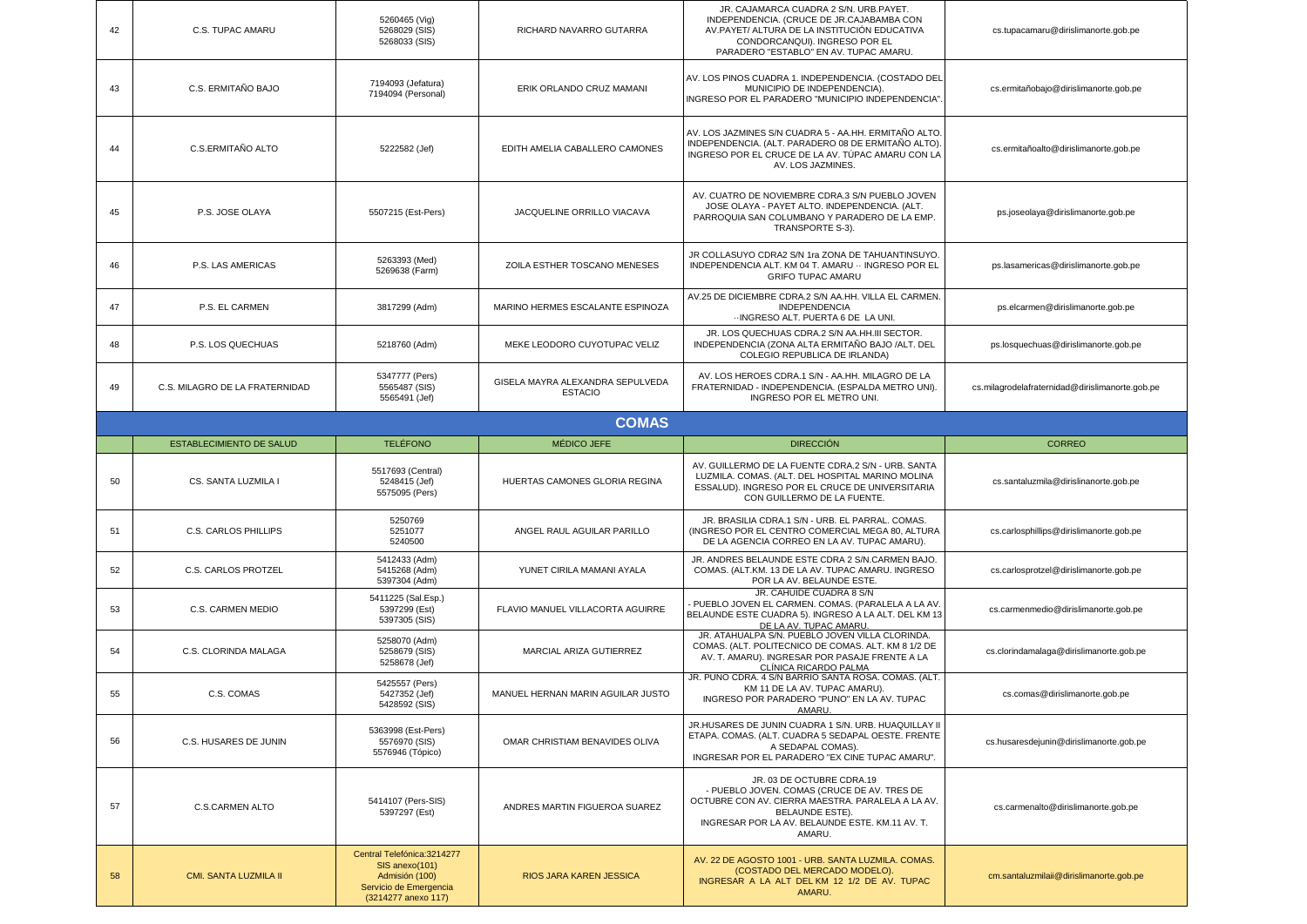| 59 | C.S. EL ALAMO                       | 5374499 (Jef)<br>5248199 (Vig)<br>5248190 (SIS)     | AMARO PAUCAR HILGO CRISTHOPHER        | MZ. Y LTE. 1 URB. EL ALAMO. COMAS. (A 2 CUADRAS DEL<br>AEROCLUB DE COLLIQUE).<br>INGRESO POR LA INST. EDUCATIVA SAN IGNACIO DEL<br>ALAMO EN LA AV. INDUSTRIAL A UNA CRA. DEL COLEGIO<br><b>MARIA</b><br><b>GORETI</b> | cs.elalamo@dirislimanorte.gob.pe             |
|----|-------------------------------------|-----------------------------------------------------|---------------------------------------|-----------------------------------------------------------------------------------------------------------------------------------------------------------------------------------------------------------------------|----------------------------------------------|
| 60 | C.S. SANTIAGO APOSTOL               | 5428669 (Jef)<br>5428235 (Adm)<br>5428685 (Pers)    | ROSA DAMARIS ZAVALA BAZAN YANIRA      | AV. 2 DE MAYO CDRA 7 S/N<br>- SECTOR LA LIBERTAD DEL AAHH. LA BALANZA. COMAS.<br>(ALT.CDRA 08 DE JR. PUNO). INGRESO POR EL PARADERO<br>PUNO EN LA AV. TUPAC AMARU.                                                    | cs.santiagoapostol@dirislimanorte.gob.pe     |
| 61 | P.S. SEÑOR DE LOS MILAGROS          | 5410418 (Pers)<br>5410810 (Pers)                    | MANUEL ALEJANDRO MENDOZA GARCIA       | JR. 03 DE OCTUBRE N° 100 URB. SEÑOR DE LOS MILAGROS<br>COMAS. (PARALELA A LA CDRA. 33 AV. BELAUNDE ESTE.<br>FRENTE A LA PARROQUIA SR. DE LOS MILAGROS).<br>INGRESO POR EL PARADERO "BELAUNDE ESTE".                   | ps.señordelosmilagros@dirislimanorte.gob.pe  |
| 62 | CS. COLLIQUE III ZONA               | 5581306 (Central)<br>5856695 (Est)<br>5856542 (SIS) | JOHNNY CASTINALDO CALDERÓN VARGAS     | AV. SANTA ROSA CDRA+J72:J82.9 III ZONA DE COLLIQUE.<br>COMAS. (PARALELA A CDRA.16 DE AV. REVOLUCION ALT.<br>KM.14 1/2 DE LA AV. TUPAC AMARU). INGRESAR A LA<br>ALTURA DEL COLEGIO FÉ Y ALEGRIA N°10.                  | cs.collique3@dirislimanorte.gob.pe           |
| 63 | C.S. AÑO NUEVO                      | 5421810 (Triaje)<br>5732371 (TBC)<br>5733133 (Jef)  | COLLANA MUÑANTE SHEYLA INGRID         | JR. BOLOGNESI CRA.6 S/N ASOC. AÑO NUEVO. COMAS.<br>(ALT. PARROQUIA AÑO NUEVO. FTE AL PARQUE AÑO<br>NUEVO)<br>INGRESO A LA ALTURA DEL KM.14 DE LA AV. TUPAC AMARU                                                      | cs.añonuevo@dirislimanorte.gob.pe            |
| 64 | CMI. LAURA RODRIGUEZ DULANTO DUKSIL | 101 (Jef)<br>103 (Pers)<br>5574330 (Farm)           | <b>JULIO CESAR MOGOLLON RODRIGUEZ</b> | PARCELA A MZ.2 R1 S/N URB. EL PINAR. COMAS. (ALT. DEL<br>MERCADO EL PINAR). INGRESAR POR CRUCE DE AV. TUPAC<br>AMARU CON AV. LOS INCAS.                                                                               | cmi.laurarodriquezdulanto@dirislimanorte.gob |
| 65 | C.S. GUSTAVO LANATTA LUJAN          | 5580204<br>(Sal.Esp.)<br>5856722 (SIS)              | ROGER YURI VILCAPOMA ESCURRA          | JR. AREQUIPA S/N. V ZONA DE COLLIQUE. COMAS. (ALT.<br>CDRA 29 DE LA AV. REVOLUCIÓN). INGRESAR ALT. KM. 14<br>1/2 DE LA AV. TUPAC AMARU CRUCE CON AV. REVOLUCIÓN                                                       | cs.gustavolanattalujan@dirislimanorte.gob.pe |
| 66 | P.S. 11 DE JULIO                    | 5423117 (SIS)<br>5733129 (SIS)                      | MATOS ALBUJAR ZULAY LOHANA            | AV. LUIS PARDO S/N. AA.HH. 11 DE JULIO ZONA ALATA DE<br>AÑO NUEVO. COMAS. INGRESO POR EL CRUCE DE LA AV.<br>TUPAC AMARU CON AV. VELASCO ALVARADO.                                                                     | ps.11dejulio@dirislimanorte.gob.pe           |
| 67 | P.S. LOS GERANIOS                   | 5440442 (Adm)<br>5436914 (SIS)                      | ASSINA QUIROGA KARINA DE LOS ANGELES  | CALLE CONDORCANQUI LTE.4 URB. LOS GERANIOS.<br>COMAS. CRUCE AV. CONDORCANQUI CON JR. FELIPE<br>CARCAMO. INGRESO POR CRUCE DE LA AV. SAN FELIPE<br>CON UNIVERSITARIA.                                                  | ps.losgeranios@dirislimanorte.gob.pe         |
| 68 | P.S. MILAGRO DE JESUS               | 5582656 (SIS)<br>5856718 (Jef)                      | HELEN DIAZ ARROYO                     | AV. SANTO TORIBIO DE MOGROVEJO MZ.L LTE.10. AAHH.<br>MILAGRO DE JESUS<br>COLLIQUE. COMAS (ENTRE LA II Y III ZONA DE COLLIQUE)<br>ULTIMO PARADERO DE LA LINEA 6 COLLIQUE.                                              | ps.milagrosdejesus@dirislimanorte.gob.pe     |
| 69 | P.S. PRIMAVERA                      | 5395007 (Sal.Esp.)<br>5395172 (Esni)                | HORACIO CACHAY HUAMAN                 | CALLE 08 S/N ENTRE LA MZ.Q DE PRIMAVERA Y Mz.Z DE<br>LOS CHASQUIS. COOP. PRIMAVERA - COMAS. "INGRESO A<br>LA ALT.DEL PDRO 3 OSITOS. CRUCE DE AV.<br>UNIVERSITARIA Y AV. JAMAICA                                       | ps.primavera@dirislimanorte.gob.pe           |
| 70 | P.S. SAN CARLOS                     | 5434891 (Sal.Esp.)<br>3693560 (SIS)                 | SANDRA PAOLA YUCRA AMARO              | JR.SAN MATEO 3RA CUADRA S/N. ASOC. SAN CARLOS.<br>COMAS INGRESAR POR EL PARADERO "SAN CARLOS" ALT.<br>DE LA PUERTA DE EMERGENCIA DEL HOSP. SERGIO<br><b>BERNALES.</b>                                                 | ps.sancarlos@dirislimanorte.gob.pe           |
| 71 | C.S. SANGARARA                      | 5421829 (Adm)<br>5733163 (SIS)<br>5733164 (Jef)     | WILLIAM CARIAPAZA PALOMINO            | JR. UNIÓN CDRA.6 S/N COOP. PAULO VI. COMAS. (ALT. KM.<br>14 1/2 DE LA AV. TUPAC AMARU). INGRESO POR EL<br>PARADERO "FARMACIA SAN HILARION"                                                                            | cs.sangarara@dirislimanorte.gob.pe           |
| 72 | P.S NUEVA ESPERANZA                 | 5202624 (SIS)<br>5856730 (SIS)                      | ARANDA REYES HELEN GRACE              | AV. JOSE SANTOS CHOCANO S/N NUEVA ESPERANZA III<br>ZONA DE COLLIQUE. COMAS. (ALT. DEL KM.14 1/2 DE LA AV.<br>TUPAC AMARU). A LA ALTURA DEL ULTIMO PARADERO DE<br>LA LINEA 6 COLLIQUE.                                 | ps.nuevaesperanza@dirislimanorte.gob.pe      |
| 73 | CSMC WIÑAY (Creciendo)              | 5397300 (Sal.Esp.)                                  | CORTEZ GUTIERREZ HAYDEE AURORA        | JR. ABRAHAM VALDELOMAR CDRA 2 S/N<br>- URB. LA PASCANA - COMAS. CSTADO I.E. SAN JOSÉ/<br>MERCADO SIGLO<br>XXI) - INGRESO KM 13 AV.T. AMARU                                                                            | csmc.wiñay@dirislimanorte.gob.pe             |
|    | <b>CARABAYLLO</b>                   |                                                     |                                       |                                                                                                                                                                                                                       |                                              |
|    | ESTABLECIMIENTO DE SALUD            | <b>TELÉFONO</b>                                     | MÉDICO JEFE                           | <b>DIRECCIÓN</b>                                                                                                                                                                                                      | <b>CORREO</b>                                |
|    |                                     |                                                     |                                       |                                                                                                                                                                                                                       |                                              |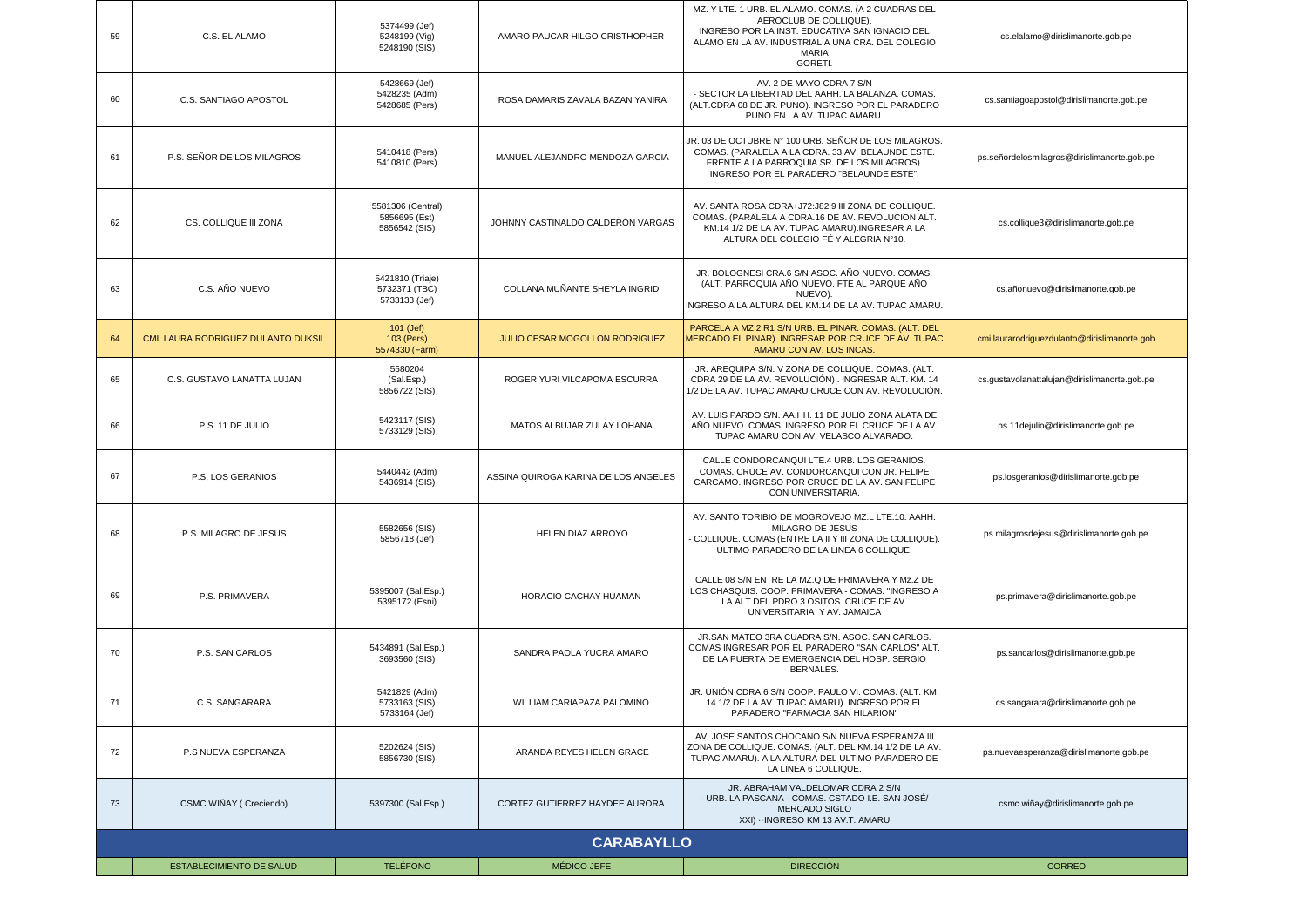| 74 | <b>CMI. EL PROGRESO</b>                            | 5470550 (Central)<br>5475116 (Jef)<br>5475112 (Sec)<br>5474165 (SIS)<br>5474804 (Est) | MANRIQUE MORALES YENNIFER MICHELLE   | KM.21 1/2 DE LA AV. TUPAC AMARU - AAHH. EL PROGRESO<br>CARABAYLLO. (FRENTE A LA COMISARIA EL PROGRESO).<br>INGRESAR A LA ALTURA DE LA COMISARIA EL PROGRESO.      | cmi.elprogreso@dirislimanorte.gob.pe           |  |  |
|----|----------------------------------------------------|---------------------------------------------------------------------------------------|--------------------------------------|-------------------------------------------------------------------------------------------------------------------------------------------------------------------|------------------------------------------------|--|--|
| 75 | C.S. LA FLOR                                       | 5432209 (Jef- Tópico)<br>5436911 (SIS)<br>5436912 (Est-Pers)                          | MAGALY MARLEMA ALVARADO SANTIAGO     | JR. PUNO CDRA. 3 S/N. CARABAYLLO. (ALT. KM.17 DE AV.<br>TUPAC AMARU).<br>INGRESAR POR EL JR. INDUSTRIAL - SEGUNDA ESCALERA.                                       | cs.laflor@dirislimanorte.gob.pe                |  |  |
| 76 | C.S. RAUL PORRAS BARRENECHEA                       | 5430940 (Jefatura)                                                                    | <b>HIDALGO ROBLES RAUL NICEFORO</b>  | JR. AREQUIPA CDRA. 04 S/N AAHH. RAUL PORRAS<br>BARRENECHEA. CARABAYLLO. INGRESAR A LA ALTURA DEL<br>KM. 18 DE LA AV. TUPAC AMARU.                                 | cs.raulporrasbarrenechea@dirislimanorte.gob.pe |  |  |
| 77 | C.S. VILLA ESPERANZA                               | 4874618 (Jef)                                                                         | JESUS SALCEDO PAREDES                | JR. 9 DE OCTUBRE CDRA. 02 S/N PUEBLO JOVEN VILLA<br>ESPERANZA. CARABAYLLO. (ALT. KM.18 1/2 DE AV. TUPAC<br>AMARU). INGRESAR POR LA<br>ENTRADA DE VILLA ESPERANZA. | cs.villaesperanza@dirislimanorte.gob.pe        |  |  |
| 78 | P.S. JORGE LINGAN                                  | 4874416 (Jef)                                                                         | KHRISTEL JULISSA OMAREDA SUAREZ      | AV. LOS ALELIES CDRA. 1 S/N 1ER SECTOR DE PROGRESO<br>CARABAYLLO. (ESPALDA DEL COLEGIO CIRO ALEGRIA).<br>INGRESO POR EL KM. 19 DE AV. TUPAC AMARU.                | ps.jorgelingan@dirislimanorte.gob.pe           |  |  |
| 79 | P.S. LUIS ENRIQUE                                  | 5473601 (Sal.Esp.)                                                                    | HONORIO FIDEL ESPINOZA DURAN         | AV. MANUEL PRADO CDRA.7 S/N. IV SECTOR DE<br>PROGRESO. CARABAYLLO. (ALT. KM.21 1/2 DE AV. TUPAC<br>AMARU). INGRESO POR COMISARIA DE PROGRESO.                     | ps.luisenrique@dirislimanorte.gob.pe           |  |  |
| 80 | P.S. SU MAJESTAD HIROITO                           | 5295798 (Personal)<br>5295182 (Pers)                                                  | IVAN CARLOS CIRIACO GUZMAN           | CALLE TOKIO MZ D LT10. AA.HH. SU MAJESTAD HIROITO.<br>CARABAYLLO. (ALT. KM.21 1/2 DE AV. TUPAC AMARU).<br>INGRESO POR COMISARIA DE PROGRESO.                      | ps.sumajestadhiroito@dirislimanorte.gob.pe     |  |  |
| 81 | P.S. PUNCHAUCA                                     | 7193585 (Farmacia)<br>7193586 (Personal)                                              | <b>ISABEL STEPHANY GAGO CABRERA</b>  | AV. TUPAC AMARU KM. 25 - CARABAYLLO                                                                                                                               | ps.punchauca@dirislimanorte.gob.pe             |  |  |
| 82 | P.S. CHOCAS                                        | 954967147                                                                             | AGUIRRE CALDERON FIORELLA            | AV. TUPAC AMARU KM. 32 - CARABAYLLO                                                                                                                               | ps.chocas@dirislimanorte.gob.pe                |  |  |
| 83 | CS. SAN BENITO                                     | 7174338                                                                               | SHIRLEY ALBORNOZ RAMIREZ             | MZ "W1" - LOTE "2" - SAN BENITO 4TA. ETAPA - CARABAYLLO                                                                                                           | ps.sanbenito@dirislimanorte.gob.pe             |  |  |
| 84 | PS. SAN PEDRO DE CARABAYLLO                        | 7481561                                                                               | <b>INCARROCA CORDOVA DENIS</b>       | CALLE LOMA BLANCA S/N. URB ESMERALDA I ETAPA.<br>CARABAYLLO                                                                                                       | ps.sanpedrodecarabayllo@dirislimanorte.gob.pe  |  |  |
| 85 | CS. JUAN PABLO II                                  | 7174321                                                                               | VICTOR MANUEL PINEDA CANO MIGUEL     | JR. SAN FERNANDO MZ "N" LT. "11" - AAHH JUAN PABLO II -<br>CARABAYLLO - PUENTE PIEDRA                                                                             | cs.juanpabloii@dirislimanorte.gob.pe           |  |  |
| 86 | CENTRO DE SALUD MENTAL COMUNITARIO<br>"CARABAYLLO" | 01-7190596- Admision<br>01-7190597-tòpico 920016327-<br>Admision                      | QUISPE CALDERON LILIANA VICTORIA     | AV. SAN MARTÍN CRUCE CON AV. MICAELA BASTIDAS.<br>CARABAYLLO.                                                                                                     | csmc.carabayllo@dirislimanorte.gob.pe          |  |  |
| 87 | CSMC ASIRI (Sonrisa)                               | 01-6803034                                                                            | DIEZ LIMA CARLOS EDER                | MZ L3 LTE 01 AAHH EL SOL NACIENTE. CARABAYLLO<br>REFERENCIA. COLEGIO EL SOL NACIENTE DE CARABAYLLO                                                                | csmc.asiri@dirislimanorte.gob.pe               |  |  |
|    | <b>PUENTE PIEDRA</b>                               |                                                                                       |                                      |                                                                                                                                                                   |                                                |  |  |
|    | <b>ESTABLECIMIENTO DE SALUD</b>                    | <b>TELÉFONO</b>                                                                       | MÉDICO JEFE                          | <b>DIRECCIÓN</b>                                                                                                                                                  | <b>CORREO</b>                                  |  |  |
| 88 | CMI. "DR. ENRIQUE MARTIN ALTUNA                    | jef5274340 est5504023<br>sis5504025<br>obs5504027mede5274356                          | LINA MAGDALENA CUETO CARBAJAL        | ASOCIACIÓN DE VIVIENDA VIRGEN DE LAS NIEVES, MZ "B"<br>LTE. "18" - ZAPALLAL - PUENTE PIEDRA.                                                                      | cmi.enriquemartinaltuna@dirislimanorte.gob.pe  |  |  |
| 89 | PS. JESÚS OROPEZA CHONTA                           | 5503995                                                                               | ROSA MARIA GUERRERO NAOLA            | ASENTAMIENTO HUMANO JESÚS OROPESA CHONTA MZ "E"<br>LTE. "9-10", ZAPALLAL - PUENTE PIEDRA (REF: 1RA. LOZA).                                                        | ps.jesusoropeza@dirislimanorte.gob.pe          |  |  |
| 90 | PS. SAGRADO CORAZÓN                                | 7174945                                                                               | CHRISTIAN JESUS PALOMINO LIMAYLLA    | AV. INDEPENDENCIA S/N - AAHH - LAS ÁNIMAS - PUENTE<br>PIEDRA                                                                                                      | ps.sagradocorazon@dirislimanorte.gob.pe        |  |  |
| 91 | CS. LA ENSENADA                                    | 5510822 525-9486<br>525-9468                                                          | OLGA JACKELINE MELÉNDEZ QUICHUA      | JR. JACARANDÁ S/N - AAHH. LA ENSENADA - COSTADO<br>COMISARIA ENSENADA-PUENTE PIEDRA                                                                               | cs.laensenada@dirislimanorte.gob.pe            |  |  |
| 92 | CS. LADERAS DE CHILLÓN                             | 5510159<br>5259471                                                                    | LILIANA VASQUEZ CIRINEO              | AV. VÍA DE INTEGRACIÓN S/N - MZ "C1" - LT. 3A, 1<br>EXPLANADA AAHH. LADERAS DE CHILLÓN - PUENTE PIEDRA                                                            | cs.laderasdechillom@dirislimanorte.gob.pe      |  |  |
| 93 | CS. JERUSALÉN                                      | 5503614                                                                               | LOURDES ALINA URTECHO NIÑO DE GUZMAN | AAHH JERUSALEN, JR. GALILEA CON SAN JUAN S/N,<br>(COSTADO COMISARÍA DE ZAPALLAL, PARADERO FLECHA),<br>PUENTE PIEDRA - ZAPALLAL.                                   | cs.jerusalen@dirislimanorte.gob.pe             |  |  |